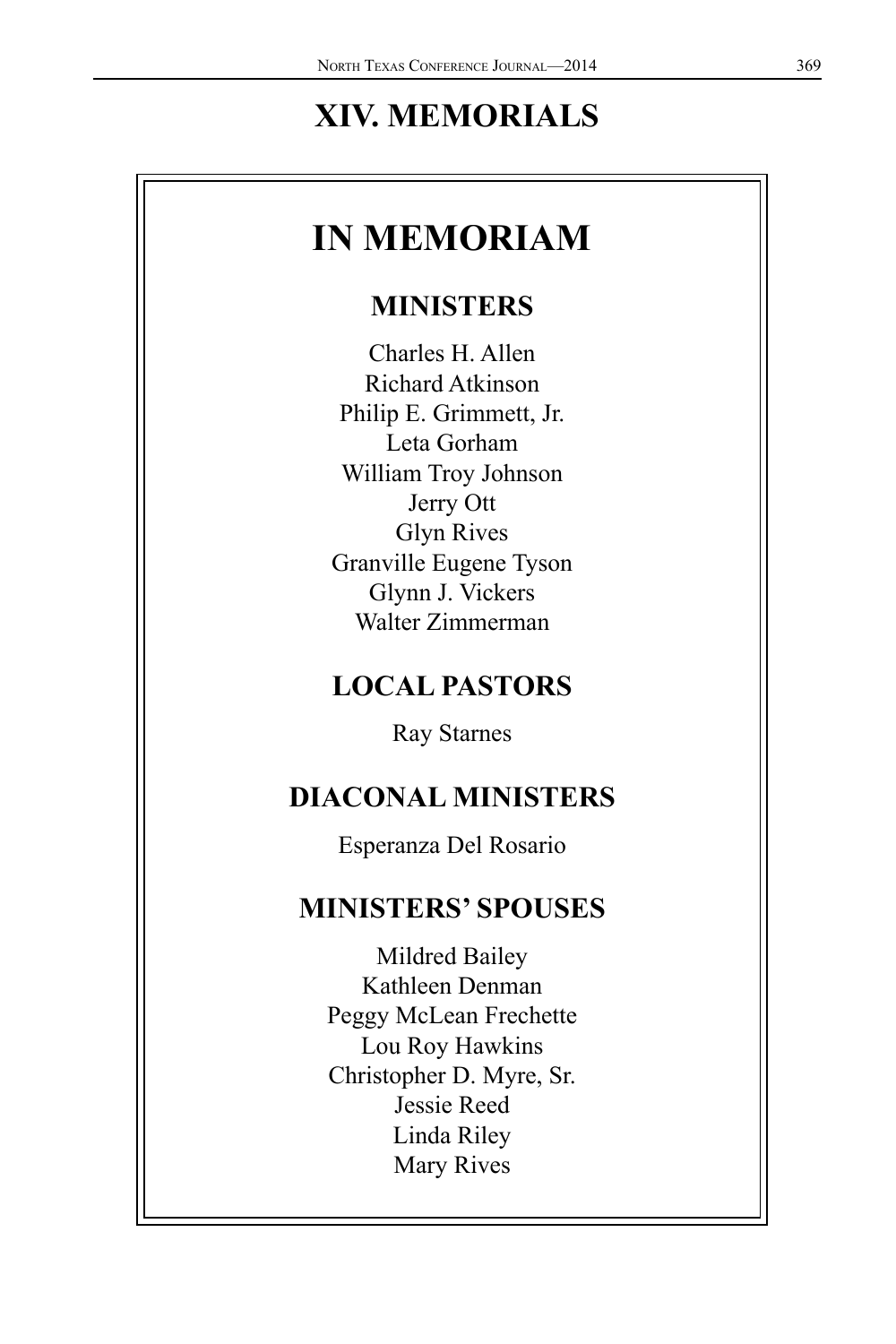#### **Charles H. Allen**

Rev. Charles Allen was a devoted minister to his congregations through hospital visits, counseling and dedicated Bible instruction. After beginning his college work at Drew University in New Jersey, he transferred to Southern Methodist University in Dallas, Texas, completing his Bachelor's Degree. He was then awarded the Master of Divinity Degree at Perkins School of Theology. After being ordained, Charles began his career in McAllen, Texas, as associate pastor of First United Methodist Church. He was later appointed

to be pastor of Rector Memorial Methodist Church of Atascosa, Texas. While he was Youth Director of the Southwest Texas Methodist Conference, he spent summers as Director of Mt. Wesley Methodist Assembly in Kerrville, Texas. His later appointments included Associate Pastor of Highland Park United Methodist Church in Dallas, Texas, First United Methodist Church in Richardson, Texas, and Lovers Lane United Methodist Church in Dallas, Texas. Charles was known in his ministry for his gentle nature with the smallest of children and his imaginative and creative adult Sunday School classes. He was a gifted singer with a rich baritone voice, being selected to the New Jersey all-state choir as a senior in High School. He never seemed to sing the melody but always the rich harmonies of his favorite hymns.

Charles loved to fly and earned a pilot's license while in McAllen. With his three children he shared his love of the outdoors and camping, spending many summer road trips hiking in the Rocky Mountains of Colorado and other national parks both East and West. Charles loved the land having spent much of his youth working on nearby farms and tending crops. He was at home when driving the vast stretches of USA highways and enjoying the ever changing landscapes and vistas.

Rev. Allen was born July 11, 1932 near Basking Ridge, New Jersey, and passed away October 12, 2013 near Austin, Texas, at the age of 81.

#### **Richard Dean Atkinson**

Rev. Richard Atkinson was the eighth of nine children, graduating from Abraham Lincoln High School June 1947, where he was deeply involved in the speech and drama department and appeared in several of the school productions. He was a graduate of Open Bible College in Des Moines; Valley City State University in North Dakota and Southern Methodist University Perkins School of Theology in Dallas. Richard was a practicing minister for over 60 years serving churches in Iowa, South Dakota, North Dakota and Texas. His Texas appointments included Maple Lawn, Mary King, Wylie,

Asbury-Denton, Wesley-Greenville, First Methodist-Paris, First Methodist-Grand Prairie, Casa Linda and, in retirement for 16 years, as Minister of Pastoral Care at White Rock United Methodist Church.

He served the wider church on various boards and agencies. From 1954–57 he served as a field representative for the Billy Graham Evangelistic Association with responsibility for North and South Dakota, Minnesota, Wisconsin, Upper Michigan and the Central Provinces of Canada. His first marriage was to Beverly Crozier in August 1947, ending in her death in December 1957. He was then joined in marriage to Aloha in April of 1959. They shared 54 years of marriage, two children and four grandchildren.

Rev. Atkinson was born February 26, 1929 in Des Moines, Iowa and passed away July 5, 2013 in Dallas, Texas at the age of 84.



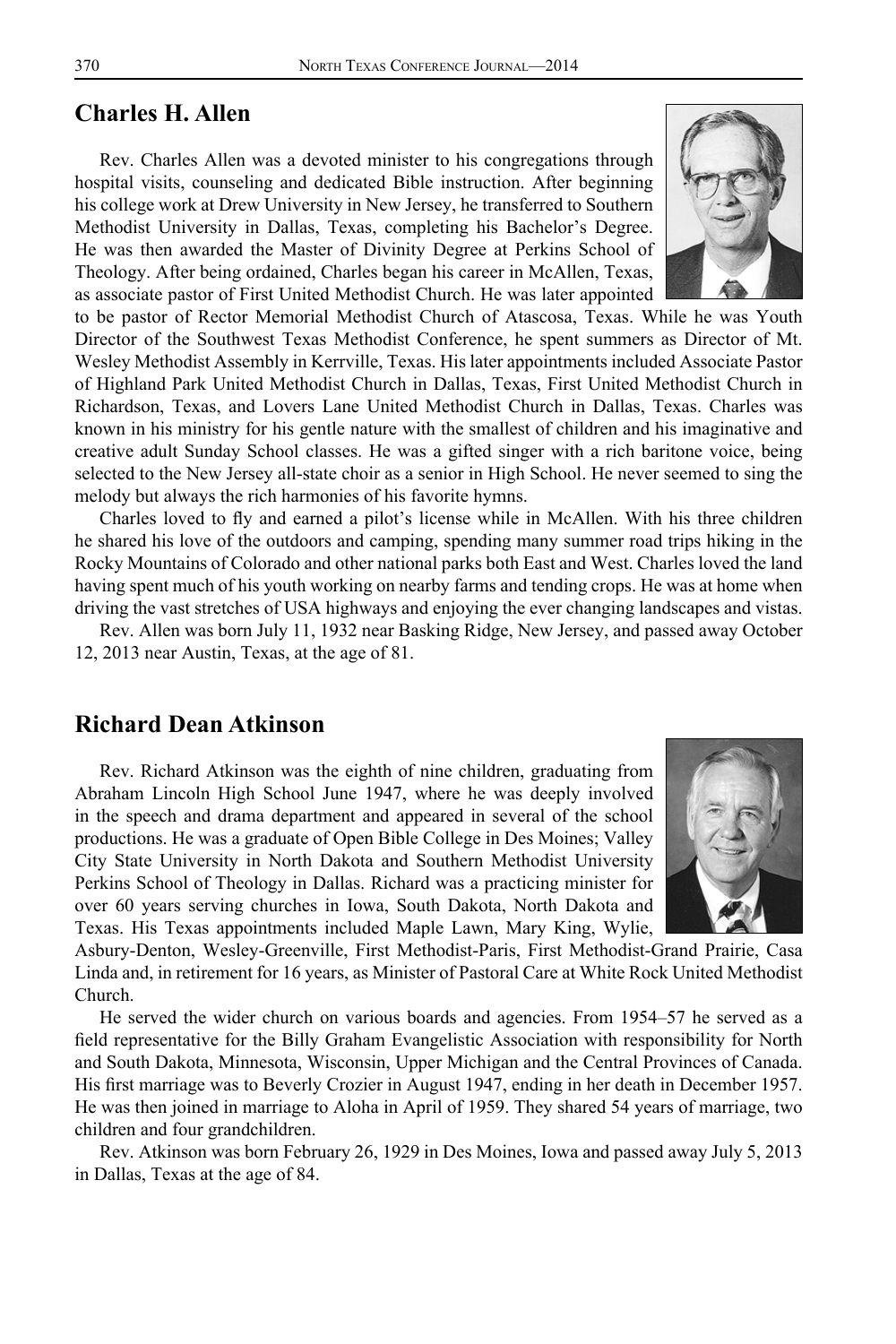### **Philip Ed Grimmett**

Rev. Philip Grimmett, best known as Ed, received a call into the ministry at age 20. From that time on he served God and country, in the church and in the Air Force in seven different countries and seven different states. A Lieutenant Colonel and Chaplain in the USAF for 31 years, he served in the Korean War, Vietnam, Desert Storm, Iranian Conflict and Granada. Rev. Grimmett was a graduate of SMU and Perkins School of Theology and served Wheatland United Methodist Church in the late 1950's. He was married to

Frances Grimmett for 50 years and they had three children, four grandchildren, and five greatgrandchildren.

Rev. Grimmett was born on December 5, 1930 in Corsicana, Texas and passed away October 6, 2013 in Lubbock, Texas at the age of 82.

#### **Leta Belle Gorham**

Rev. Leta Gorham traveled the world doing mission work. She and her husband Jack Gorham graduated from Southern Methodist University together. After graduation they traveled the world doing mission work with the United Methodist Church. They returned to the States in 1974 to raise their four children in the Dallas/Plano area. Rev. Gorham worked as a social worker until Jack's death in 1987 when she went back to SMU to get her Masters and Doctorate of Divinity degrees. She worked in southeast Dallas as a minister

and urban missionary. Rev. Gorham decided to return to the mission field and traveled to Nepal and South Korea teaching and preaching the Gospel. She always had many interesting, insightful, and touching stories of her travels. Her last joyful years were spent attending and serving Faith UMC in Richardson.

Rev. Gorham was born August 20, 1935 in Whitesboro, Texas and passed away September 5, 2013 in Dallas, Texas at the age of 78.

## **William Troy "Jack" Johnson**

W.T. "Jack" Johnson's parents were farmers during the 1930's depression and his early life was a challenge. As one of ten children, it was often difficult to simply survive. As the oldest son of this large family, Rev. Johnson was given tremendous responsibilities to care for his siblings, never questioning this role but rather doing what was excepted of him.

Rev. Johnson graduated from Cave City High School and first left home at the age of eighteen to enter the Navy for two years of service at the end of

World War II, serving in the South Pacific. This was an adventure he enjoyed and this experience greatly affected the man he would become.

Rev. Johnson met the love of his life Billie McLeod and married her on August 31, 1946. They were married 67 years. In 1948 he felt the call to enter Christian ministry. After graduation from Hendricks College in Conway, Arkansas, and some time to accumulate funds for school, Rev. Johnson was assigned a church in Crandall, Texas so he could attend Perkins School of Theology, SMU. After graduation he pastored several churches including Greenville, Byers, Denison, Sherman, Graham, Bryson and Jacksboro.

In 1988 he retired at Trinity UMC in Wichita Falls after 40 years as a United Methodist minister. He and Billie had three daughters, five grandchildren, and six great-grandchildren. His





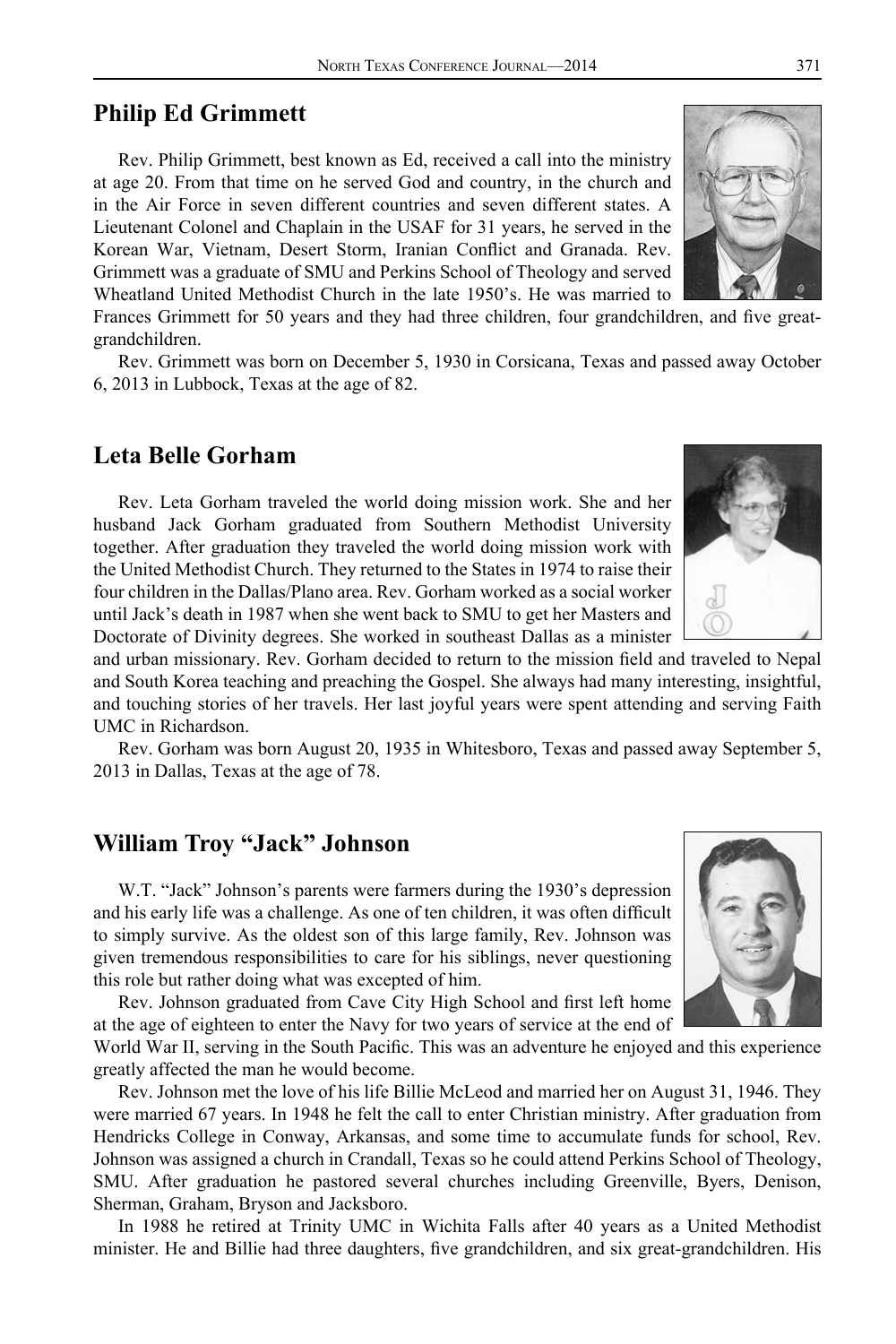greatest role in life was that of "Papa." After retirement, the Johnsons traveled Texas in their motor home and settled in Garland to be near their family. Rev. Johnson lived an amazing life and was a devoted husband, father, grandfather and friend. His greatest joy came from the love he gave and received from his family, He is greatly missed.

Rev. Jackson was born on January 2, 1926 in Cave City, Arkansas and passed away October 15, 2013 in Garland, Texas at the age of 87.

#### **Jerry Paul Ott**

Beginning in 1958, Rev. Jerry Ott served churches in the North Texas Conference until 1997. These included Decatur Circuit, Alvord, Boyd, Callisburg Circuit, Blue Mound, Forney, Cedar Hill, First Garland, First Duncanville, First Grand Prairie, Como, Justin, St. John, Button Memorial, and Oak Haven. Rev. Ott graduated from Perkins School of Theology in 1966 and married Mary Ott in 1987, sharing three children between them. He also served in various youth leadership positions, as a delegate to the South

Central Jurisdictional Conference, and on other boards and committees. In 1960, he received the Outstanding Rural Pastor of the North Texas Conference award. Rev. Ott's hobbies included spending time with his grandchildren, computers, and travel.

Rev. Ott was born December 12, 1938 in Dallas, Texas and passed away August 26, 2013, in Oxford, Michigan at the age of 74.

### **Glyn Rives**

Rev. Glyn Rives served in the US Army during World War II and at several North Texas Conference churches. Among them were Axe Memorial UMC, Garland; Whitesboro UMC, and First UMC, Wylie, retiring in 1987. Rev. Rives married Mary Rives in 1943 and was preceded in death by her in November of 2013 after 70 years of marriage. They had one daughter, two grandchildren, and a great-grandchild.

Rev. Rives was born on June 5, 1925 in Wheeler, Texas and passed away December 29, 2013 in Whitesboro, Texas at the age of 88.

### **Granville Eugene Tyson**

Rev. Eugene Tyson served as a chaplain in the US Army and also served United Methodist churches in Euless, Southlake, Carrollton and Walnut Hill, Dallas. He was married to Judy Tyson in 1971. Upon retirement from the US Army in 1996 as a Chaplain, "Gene" Tyson continued to serve his Chaplin family and their soldiers through his ministry at Tyson's Corners Retreat and Wellness Center that Gene began in 2001. The vision and legacy continues on today. Two years ago The Chaplain Foundation was founded to continue

the work of the Tyson's Corners Retreat and Wellness Center in its mission to serve Chaplains, missionaries in uniform in their service to God and humanity.

Rev. Tyson was born October 5, 1942 in Elgin, Texas and passed away December 22, 2012 in Lampasas, Texas as the age of 70.





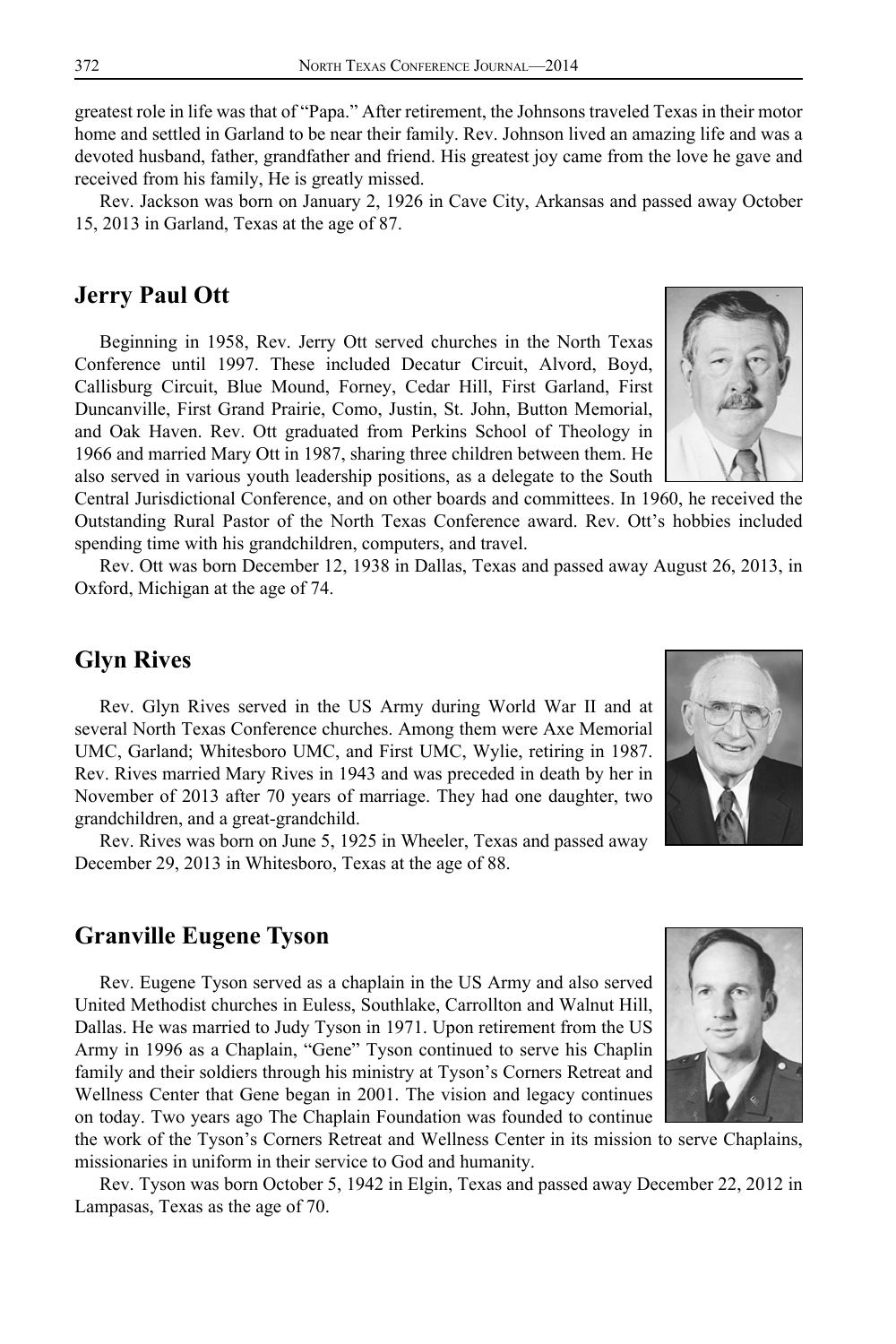## **Glynn Vickers**

Rev. Glynn Vickers' service as an ordained clergy of the United Methodist Church began in the New Mexico Conference with his admission as a Deacon in 1964. He transferred to the North Texas Conference in 1965 and was ordained an elder in 1966. Rev. Vickers served several churches in the North Texas Conference including Addison Methodist Church, First Celina, Briarwood in Plano, Oak Haven, Calvary in Paris, First McKinney, Whaley and First Mt. Vernon until his retirement in 1994 after 30 year in the ministry.

He was married to his wife Rona in 1964 and they have one son and two grandsons. In retirement, he volunteered with Habitat for Humanity and Meals on Wheels.

Rev. Vickers was born January 14, 1930 in Kennard, Texas and passed away on April 23, 2014 in Paris, Texas at the age of 84.

### **Walter Zimmerman**

Rev. Walter Zimmerman graduated from Sherman High School and attended Austin College where he received his BA. He completed his education in the Course of Study at Perkins School of Theology, SMU. A Methodist minister like his father before him, Rev. Zimmerman received his first appointment at the age of 16. He faithfully pastored his churches for the next 50+ years, always finding new and creative ways to bring the Lord's message to his congregations. He was married to his wife Joan for 57

years and they had two daughters. In addition to serving many United Methodist churches, Rev. Zimmerman was appointed District Superintendent of the Paris-Sulphur Springs District of the North Texas Conference. He mentored many clergy and laypeople.

Rev. Zimmerman was known for generations of children in Rockwall ISD as the "Butterfly Man" sharing his love of raising Monarch butterflies. He was chaplain of the Rockwall High School football team where he influenced the lives of many young men. Like the psalmist who wrote Psalm 148, Rev. Zimmerman was ultimately aware, alive, and anchored in God. He also served as the longtime Conference Statistician.

Rev. Zimmerman was born on November 11, 1933 in Jacobia, Texas and passed away quietly in his sleep on December 1, 2013 at his home in Forney, Texas at the age of 80.

#### **Ray Love Starnes**

Rev. Starnes graduated from Stark High School in Orange, Texas and then from Southwestern University in Georgetown, Texas where he met and married Mary Lynn Webb who predeceased him in 1960. They had three children. He later attended Perkins School of Theology, SMU and became a diaconal minister in the United Methodist Church. This training prepared him for his many years of service as a youth and education minister.

Rev. Starnes served at First UMC of Paris on several occasions, finally

settling there in 1976. He also served the Lord at United Methodist churches in Florence, Corsicana, Waco, Austin, Temple, Longview and Denison. After retiring in 1991, he served as the first Protestant chaplain for St. Joseph's Hospital for nine years. Rev. Starnes loved music, singing solos, leading choirs and congregations in song. Privately, he liked to slip into the sanctuary of the churches he served on quiet weekday afternoons to enjoy playing the pipe organ. He is survived by his wife of 50 years, Carroll, his three children and several grandchildren and great-grandchildren.





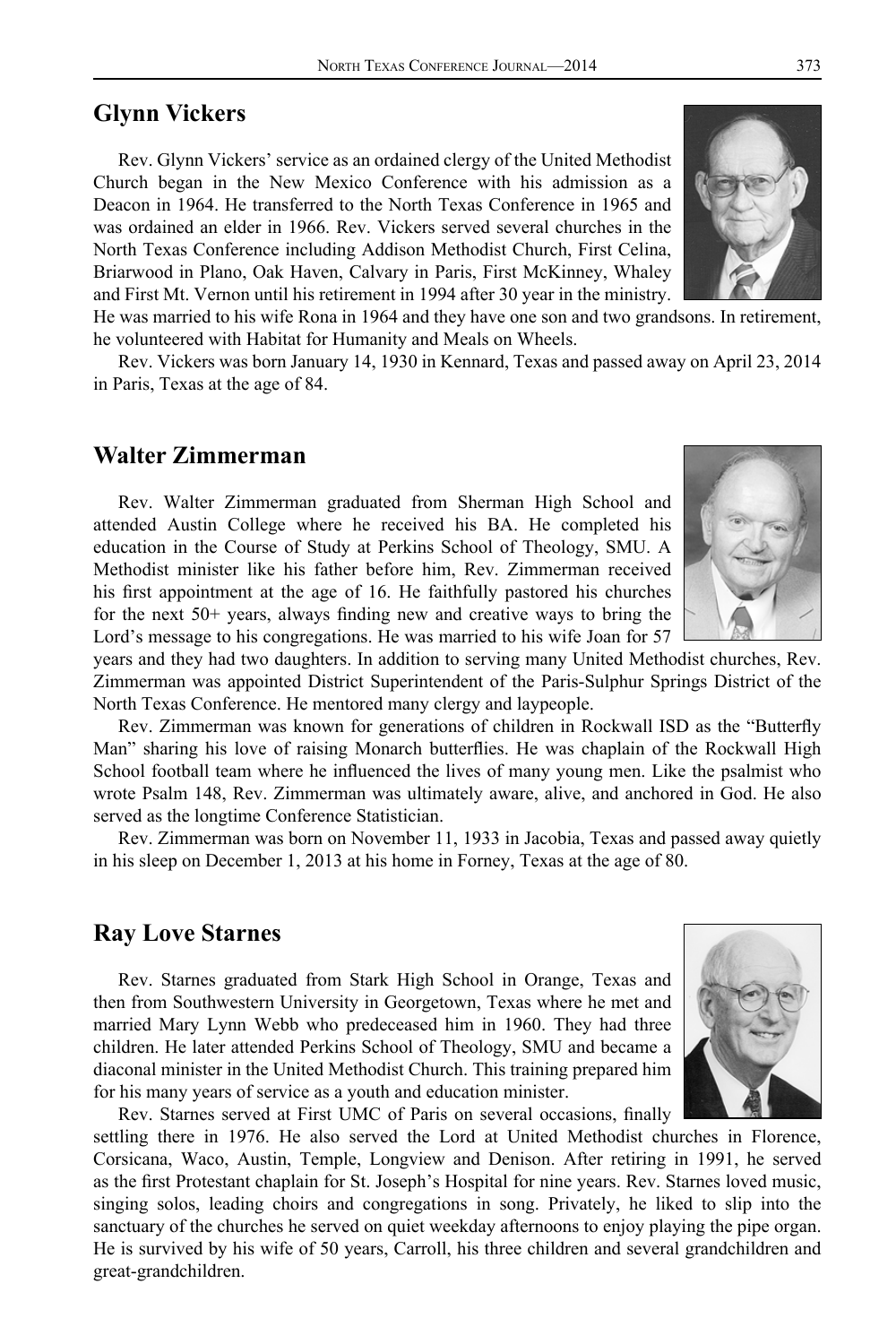Rev. Starnes was born July 8, 1927 and passed away on January 16, 2014 in Paris Texas at the age of 86.

### **Esperanza Maddela del Rosario**

Esperanza Maddela del Rosario was both a diaconal minister and wife of Rev. Philip B. del Rosario, who preceded her in death. Together they had six children and several grandchildren and great-grandchildren.

The call to follow Jesus came to Espie at the end of a Christmas Institute on the night of December 30, 1946. From the deep recesses of her heart,



Espie responded, "Jesus, I want to follow you." The college years at Philippine Christian College in Manila nurtured this response, where she dreamed of being a missionary. Espie swore she would not get married, but when she was in college, she met Philip del Rosario in the United Methodist Youth Fellowship at Central Church in Manila, and he pursued her until they fell in love. "Espie"graduated Magna Cum Laude with a B.S.Ed. for English and Religious Education from Philippine Christian College in 1951. She married Philip in 1953.

Espie became the National Director of Student Work for the National YWCA in the Philippines from 1952-1956. She organized student YWCA units in universities and planned national leadership conferences for student leaders. From 1961 to 1969, Espie was an English and Literature teacher in Philippine High Schools in Tarlac and Manila. In 1970, she received a Masters of Religious Education from SMU Perkins School of Theology in Dallas, TX. As a minister's wife, she supported her husband in all of his endeavors, as well as participating and leading in ministries of her own. Under her guidance in 1977–1984, Wesley-Rankin Community Center developed to be a vibrant, center/home for many families. From 1985 to 1991, Espie was the Director of Methodist Commission on Resource and Development, Philippines Central Conference in Manila. In 1978, she served as a diaconal minister member of the North Texas Conference. After retirement from the North Texas Conference, Espie volunteered and later was employed to serve as chaplain in community college ministry of the greater Dallas community of churches. As chaplain, she served at El Centro, Mountain View, and Cedar Valley Community Colleges. One year, she took a "Peace Painting" made by students at the annual Peace Conference to the Philippines and presented it to President Ramos. Espie facilitated and presided over the first national convocation of Filipino-American United Methodists in San Francisco, which created the National Association of Filipino-American United Methodists.

Espie was also passionate about serving her home state and city in addition to serving in God's ministry and in the Philippine community. She was chairperson of the Dallas ISD Asian-American Advisory Committee, a Congress delegate for Dallas city planning for the year 2000, and an active board member of the Philippine Republic Day Celebration, Philippine-American Chamber of Commerce for North Texas, and Philippine Tourism Advisory Committee.

Esperanza Maddela del Rosario was born September 15, 1929 in Aparri, Cagayan, Philippines and passed away on January 31, 2014 at her home in Dallas, Texas at the age of 84.

## **Mildred Bailey**

Mildred Bailey was married to Rev. Wilfred Bailey, who preceded her in death July, 2006. They were married in September, 1943 and had three children and, later two grandchildren. Mrs. Bailey graduated from Sunset High School in Dallas and attended Southern Methodist University. She was a kindergarten teacher and, later in life, a piano tuner. Active in ministry with her husband, Mrs. Bailey played the piano and organ and sang in the choirs of the churches they served.

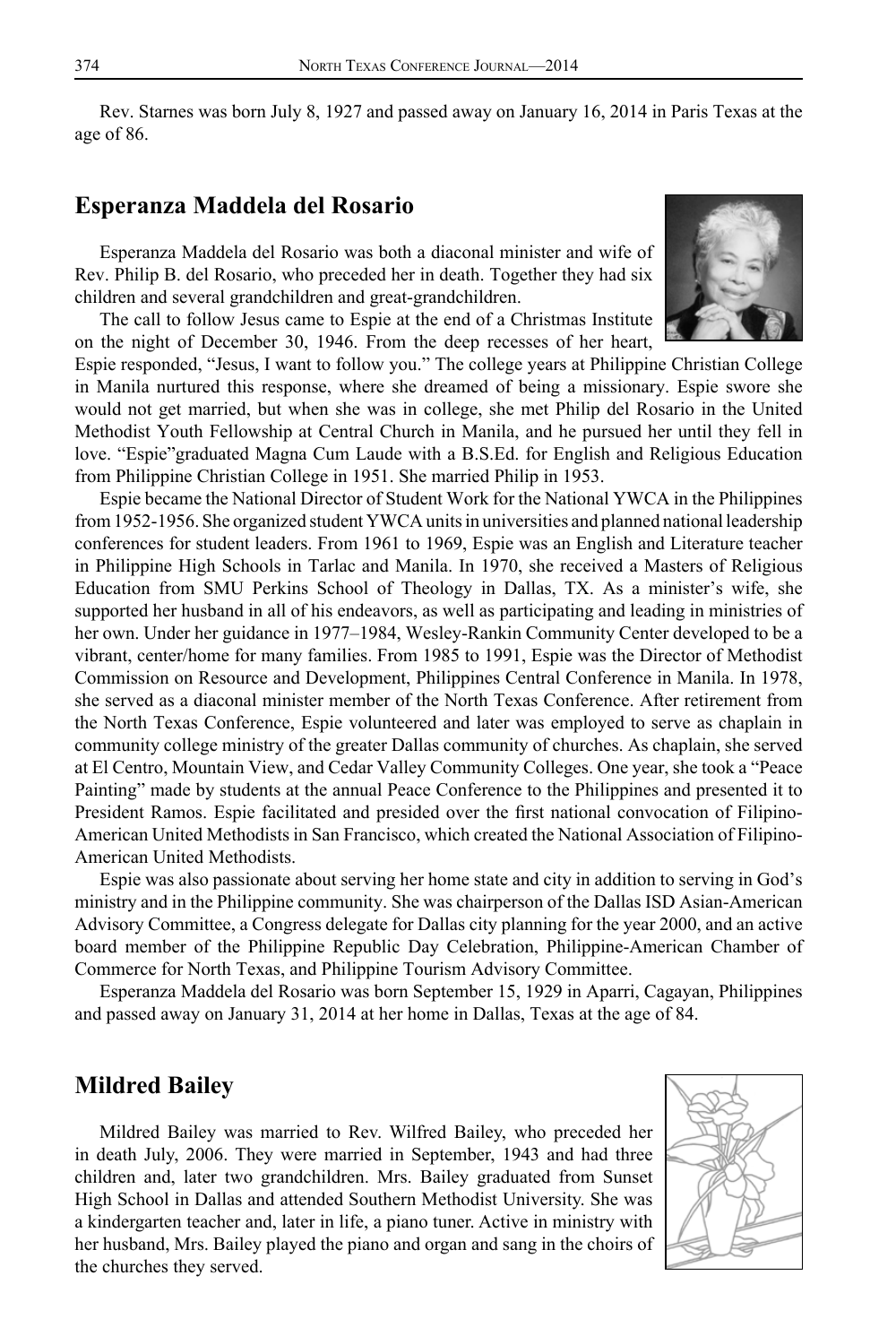Mildred Bailey was born September 18, 1925, in Dallas, Texas and passed away August 21, 2013 in Dallas, Texas at the age of 87.

### **Kathleen Denman**

Kathleen Denman was the daughter of a minister and the surviving spouse of Rev. Charles V. Denman. Responding to a call from the Methodist church in England for pastors willing to serve in the United States, her father and mother (Walter Stanley and Hannah Morris Stanley) emigrated from Wales and settled in Nebraska. Kathleen followed her early interest in childhood education and attended Nebraska State Teachers College in Kearney, Nebraska where she taught kindergarten. On May 18, 1947 she married Charles V. Denman and moved to Dallas, Texas, where Charles attended seminary at Perkins School of Theology.

As a pastor's wife, Kathleen followed her passion for childhood and Christian education by founding preschools in nearly all of her husband's appointments, including FUMC Dallas, FUMC, Muskogee, Oklahoma, and Walnut Hill UMC where she founded the Creative School. In 1952 she became founding director of the Highland Park Presbyterian Day School where for 35 years she touched the lives of countless children in providing a nurturing Christian learning environment that accepted differences and emphasized the unfailing love of God to all. During her Christian education tenure at Highland Park Presbyterian Day School she received the Margaret Cohn Award for Teaching Excellence.

As both an educator and pastor's wife, Kathleen was beloved by all, and known for her gentle spirit, affirming nature, devotion to her family and husband, and service to Christ. She had two sons and one grandson.

Kathleen Denman was born June 15, 1914 in Spencer, Nebraska and passed away October 14, 2013 in Dallas, Texas at age 99.

#### **Peggy McLean Frechette**

Peggy McLean Frechette was preceded in death by her husband, Rev. John Gaddis McLean, whom she married on January 31, 1954. Her second husband, Kenneth Raymond Frechette and she were married on February 8, 1997, and he passed away on August 22, 2013. She is survived by her children and step-children as well as several grandchildren.

Peggy was born July 17, 1934 in Carrollton, Texas and passed away September 19, 2013 in Garland, Texas at the age of 79.

#### **Lou Roy Hawkins**

Lou Roy Hawkins was the wife of Rev. John Hawkins, who preceded her in death in 2002. Rev.and Mrs. Hawkins were married in 1941 and began their service in North Texas in 1961 at such churches as Deport Charge, Wesley Sulphur Springs, Urban Park, DeSoto, Cooper/Charleston, Jacksboro and Bogota. The Hawkins moved to Yuma, Arizona on retirement in 1984. They had three children and several grandchildren.

Lou Roy Hawkins was born November 16, 1921 in Mount Airy, North Carolina and passed away March 18, 2014 in Yuma, Arizona at the age of 92.



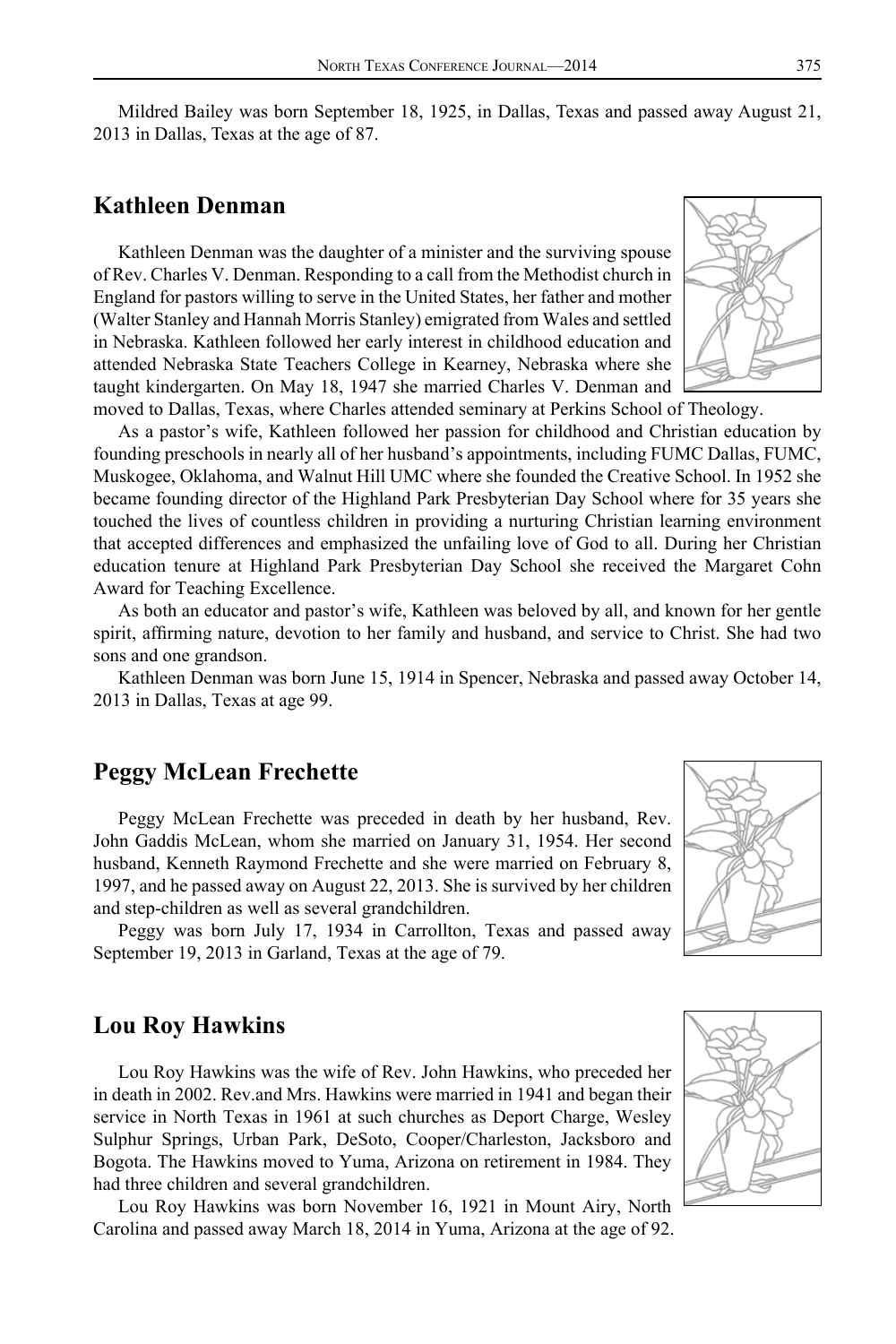## **Christopher Dale Myre**

Christopher Dale Myre, husband of Rev. Martha Myre, was valedictorian of his 1976 graduating class of Paducah Tilghman High School in Kentucky. Chris graduated Summa Cum Laude from Vanderbilt University in 1980 with a double major in Physics and German. He move to Texas in 1980 and earned his Medical Doctor degree in 1984 from Baylor Medical School in Houston. Though Chris kept his medical license current, he worked for most of his career as a software engineer, most recently at Southwest Airlines in the [Southwest.com g](www.southwest.com)roup.

Chris married Martha Vail on December 27, 1981 in Dallas, Texas. The accomplishment of which Chris was most proud was having raised his three children to adulthood and the joy of being a grandfather. His family was the center of his life. He had a beautiful baritone voice and loved to sing, but his most current passion had been writing an economics blog that reflected his deep concern with the plight of the poor and the problems of caring equally for all God's children.

Christopher Myre was born January 29, 1958 in Paducah, Kentucky and passed away March 30, 2014 in Denton, Texas at the age of 56.

## **Jessie Reed**

Jessie Reed, the surviving spouse of Rev. Erwin Reed, graduated high school in Kirkland, Texas and attended Texas Technological College (Texas Tech) in Lubbock, Texas. She married Rev. Reed on August 2, 1936 and was a homemaker as she, along with her husband, served churches in both Oklahoma and the North Texas Conference. These included churches in Pilot Point, Trenton, Whitesboro, and Avery. Jessie was a devoted servant of God and the parent of one daughter and grandmother and great-grandmother of several children.

Jessie Reed was born on July 29, 1916 in Bullard, Texas and passed away August 21, 2013 in Duncan, Oklahoma at the age of 97.

### **Linda Riley**

Linda Riley, surviving spouse of Rev. Royce Riley, graduated from Tyler High School in 1958 and Stephen F. Austin State College in 1962 with a Bachelor of Science degree and certificate in elementary education. She retired from teaching in 2000 after serving more than 31 years in elementary education. During that time, she served in the Mabank ISD at Central Elementary and Lakeview Elementary schools.

Mrs. Riley married the "love of her life", Rev. Riley, June 28, 1958.

They had three children and several grandchildren.Together they served Oak Lawn in Dallas, Duncanville, Seagoville, Bridgeport, Kaufman, Bowie, Jacksboro, and Mabank. She was active in First UMC, Mabank and a member of numerous groups and clubs within the church and the community. She enjoyed community service activities, local mission work, sewing, water aerobics and spending time with her grandchildren and friends. Her spirit and love of life will be missed but never forgotten.

Linda Riley was born on January 30, 1941 in Tyler, Texas and passed away May 13, 2014 in Gun Barrel City, Texas at the age of 73.





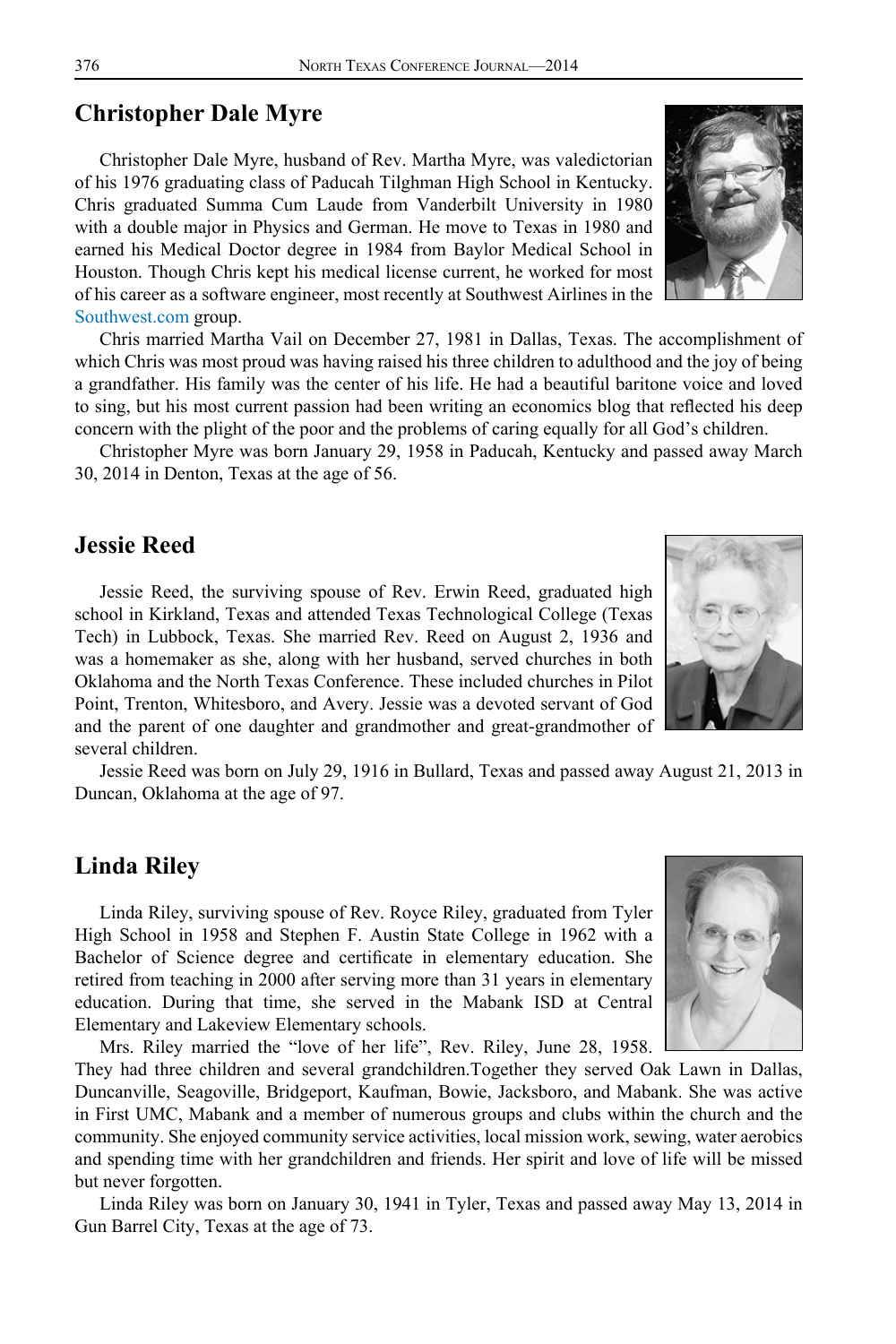## **Mary Rives**

Mary Rives, spouse of Rev. Glyn Rives, graduated from Shamrock High School in 1942 and in 1943 she married Glyn Rives who was shortly drafted into military service. While he was overseas she worked at Phillips Petroleum Company in Borger. On January 1, 1949 she gave birth to her only child, Carolyn Sue, the first child to be born in 1949 in Borger, recognized as "Miss Borger."

After many years as a homemaker and pastor's wife, she decided to fulfill

her dream to graduate from college and become a teacher. She graduated from TWU in June 1969 and began teaching in September 1969. Mary taught school for 15 years in Rowlett, Wichita Falls, Whitesboro, and Wylie. In 1974 under Grayson County COOP, Mary began the special education program in Whitesboro Middle School. At Wylie, she continued providing for the first grade students who needed special care. Upon retirement Mary continued to have interest in those who might have special needs. She worked part time for Wylie UMC visiting the homebound, sick and bereaved. Upon moving back to Whitesboro, she served as a volunteer to help children in school with reading skills; delivered meals for Meals on Wheels; and served for years as a Home Hospice Volunteer for West Grayson County. In 2003 Mary was diagnosed with Alzheimer's.

Mary Rives was born on August 1, 1925 near Wellington, Texas and died on November 12, 2013 in Whitesboro, Texas at the age of 89.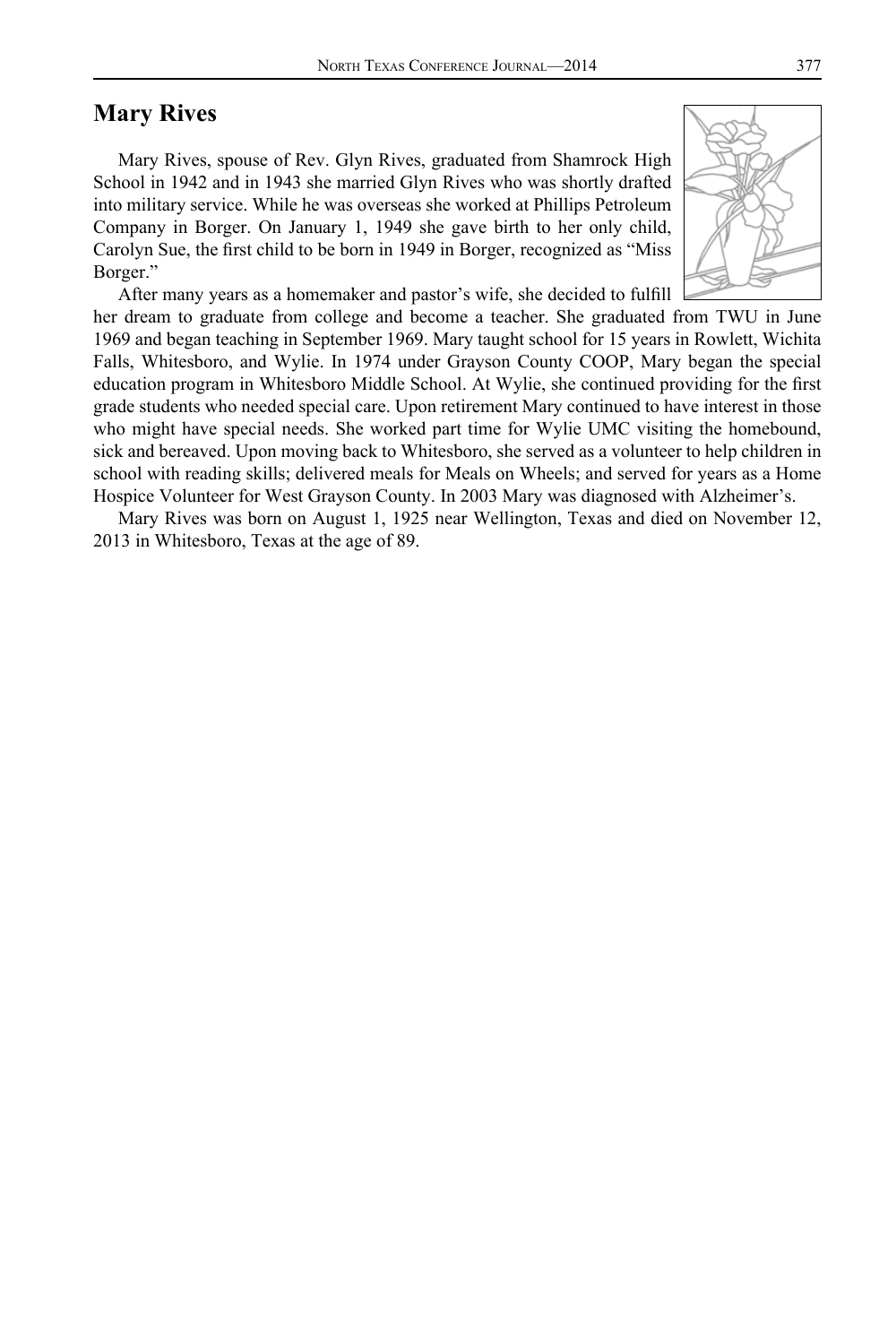## **XV. OUR BELOVED DEAD ROLL OF DECEASED MINISTERIAL MEMBERS**

(Note: The complete rosters of all deceased ministerial members of the North Texas Conference and its antecedents are found in: (1) the 1967 Official Record of the Oklahoma-Texas Conference of the Evangelical and United Brethren Church, (2) the 1967 Journal of the West Texas Conference of The Methodist Church, and (3) the 1978 and 1994 Journals of the North Texas Conference of the United Methodist Church.)

| NAME                         | <b>BORN</b> | <b>DIED</b> | <b>NAME</b>               | <b>BORN</b> | <b>DIED</b> |
|------------------------------|-------------|-------------|---------------------------|-------------|-------------|
| Smith, Bill Morgan           | 1911        | 1977        | Young, Leland H.          | 1914        | 1987        |
| Shipp, Thomas                | 1918        | 1977        | Gorham, Jack D.           | 1934        | 1987        |
| Cates, R.L.                  | 1892        | 1977        | Minga, T.Herbert          | 1903        | 1987        |
| Evans, Bayless               | 1887        | 1978        | Montgomery, Roy E.        | 1902        | 1988        |
| Arnold, Virgil               | 1884        | 1978        | Penn, William Wesley      | 1913        | 1988        |
| Oliver, Nicholas W.          | 1886        | 1978        | Randolph, George C.       | 1902        | 1987        |
| Armstrong, Alden             | 1918        | 1979        | Simpson, James M.Jr.      | 1913        | 1987        |
| Arnold, Cecil                | 1911        | 1979        | Smothermon, William C.    | 1929        | 1988        |
| Carroll, Robert              | 1927        | 1980        | Sparkman, Edwin K.        | 1908        | 1987        |
| Garrett, Charles             | 1891        | 1980        | Ackenbom, Arthur O.       | 1913        | 1988        |
| Neeley, Lloyd                | 1905        | 1979        | Broyles, Fred P.          | 1892        | 1988        |
| Norton, Ferris               | 1927        | 1980        | Hyde, John L.             | 1917        | 1988        |
| Peirce, Arthur               | 1894        | 1979        | Keightley, Carl E.        | 1915        | 1988        |
| Pollard, Aston               | 1909        | 1980        | Stowe, Bishop W. McFerrin | 1913        | 1988        |
| Proctor, Lonnie              | 1907        | 1978        | Talbot, Fitzhugh M.       | 1901        | 1988        |
| Rice, John S.                | 1895        | 1980        | Tomlinson, Leonard W.     | 1931        | 1988        |
| Smith, McLain                | 1918        | 1979        | Walker, James H.          | 1928        | 1989        |
| Bennett, Harold W.           | 1893        | 1979        | Westbrook, James H.       | 1897        | 1989        |
| Williams, C.B.               |             | 1980        | Casad, Gordon D.          | 1922        | 1989        |
| Seymour, Leslie W.           | 1896        | 1981        | Pope, Bishop W. Kenneth   | 1901        | 1989        |
| Tucker, Albert F.            | 1906        | 1980        | Outler, Albert C.         | 1908        | 1989        |
| Quattlebaum, J.O.            | 1886        | 1981        | Wright, Theo              | 1912        | 1990        |
| Stephenson, Paul             | 1893        | 1981        | Noblin, James Sr.         | 1910        | 1990        |
| Trice, William E.            | 1912        | 1981        | Barcus, V. Cyrus          | 1903        | 1990        |
| Cox, W. Arthur               | 1904        | 1982        | Polk, John Wesley         | 1904        | 1990        |
| Echols, Timothy B.           | 1894        | 1983        | Clore, Gerald L.          | 1904        | 1990        |
| Grounds, Hargrove            | 1893        | 1983        | Connatser, James E.       | 1924        | 1990        |
| Hite, Wesley V.              | 1896        | 1982        | Rogers, Omer B.           | 1900        | 1990        |
| Wilcoxson, George            | 1906        | 1982        | Towner, Walter L.         | 1895        | 1991        |
| House, Grover C.             | 1889        | 1983        | Dunnam, Spurgeon M.       | 1943        | 1991        |
| Click, Albert F.             | 1898        | 1983        | Flaherty, Raymond G.      | 1910        | 1991        |
| Reynolds, Carl D.            | 1901        | 1984        | Cade, W.V.                | 1911        | 1991        |
| Edgar, Fred R., Sr.          | 1911        | 1984        | Sharp, J. B.              | 1925        | 1992        |
| Martin, Bishop W.C.          | 1893        | 1984        | Quillian, Joseph D., Jr.  | 1917        | 1992        |
| Ortmayer, Roger E.           | 1916        | 1984        | Espie, Charles O.         | 1909        | 1992        |
| Loud, I.B.                   | 1910        | 1984        | Delleney, Jerry           | 1932        | 1992        |
| Collie, B.E.                 | 1905        | 1986        | Mood, G. Henry            | 1906        | 1992        |
| Goodrich, Bishop Rbt E., Jr. | 1909        | 1985        | Davis, David B.           | 1935        | 1992        |
| Neustifter, R.A.             | 1929        | 1986        | Vernon, Walter N.         | 1907        | 1993        |
| Bevan, Roy W.                | 1912        | 1987        | Jones, G. William         | 1931        | 1993        |
| Boone, T.Bolton              | 1900        | 1986        | Thompson, George A.       | 1917        | 1993        |
| Caldwell, Homer H.           | 1914        | 1986        | Cardwell, Paul O.         | 1903        | 1993        |
| Hayes, Edwin T.              | 1905        | 1987        | Weaver, Thomas P.         | 1904        | 1993        |
| Howell, William E.           | 1911        | 1986        | Staats, Harold            | 1913        | 1994        |
| Mann, J.C.                   | 1885        | 1986        | Jones, Lloyd              | 1906        | 1994        |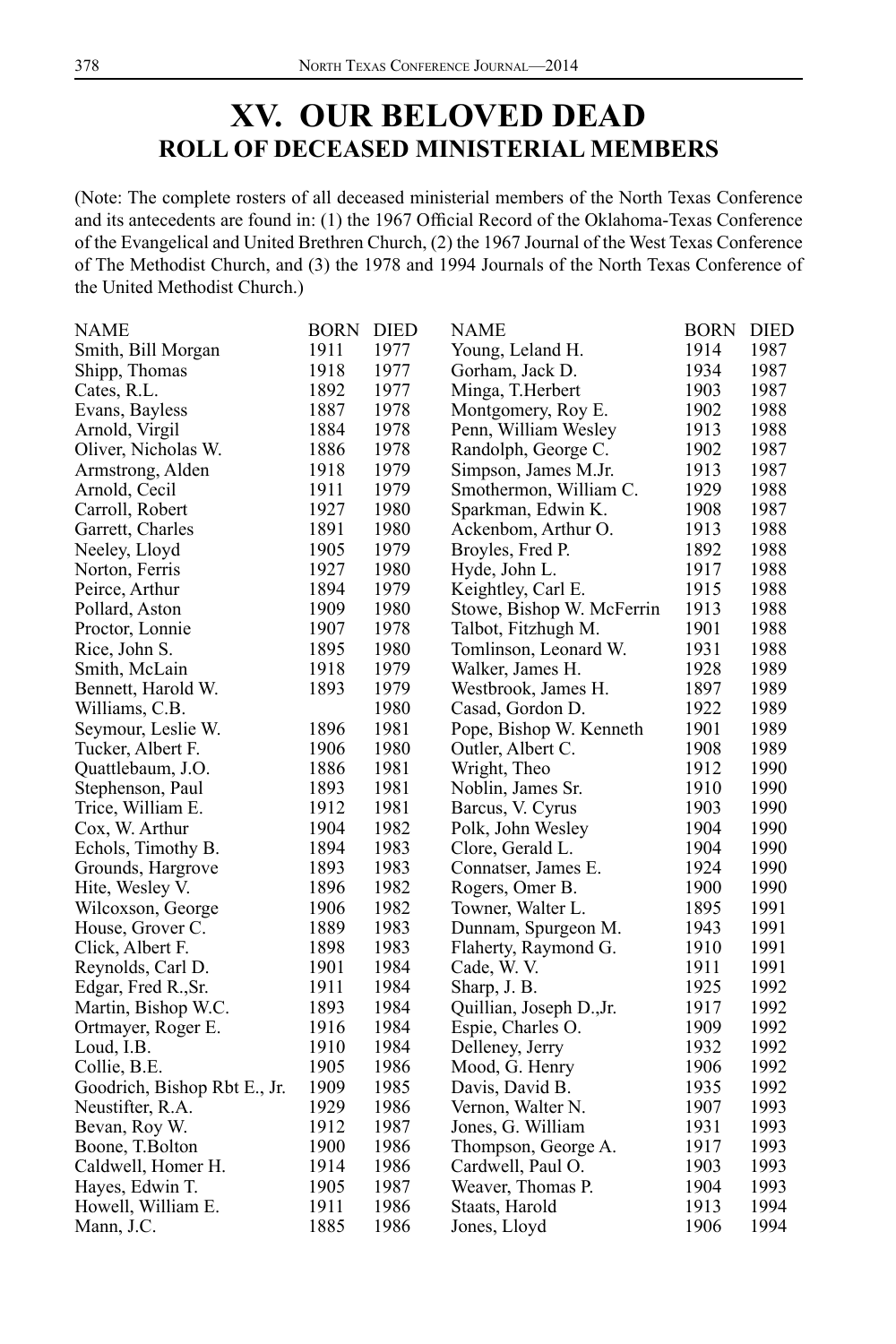| <b>NAME</b>                | BORN DIED |      | NAME                             | <b>BORN</b> | DIED |
|----------------------------|-----------|------|----------------------------------|-------------|------|
| May, Bob C.                | 1911      | 1994 | Lewis, Clayton M.                | 1919        | 2002 |
| Peterson, W. E.            | 1903      | 1994 | Cook, Herman                     | 1924        | 2003 |
| McLean, John G.            | 1926      | 1994 | Gray, Jr., Jack A.               | 1931        | 2003 |
| Kindel, Felix              | 1911      | 1994 | Bledsoe, Marvin C.               | 1921        | 2003 |
| Hoggard, Earl R.           | 1912      | 1995 | Culbertson, Donley E.            | 1907        | 2003 |
| Milner, Leon F.            | 1909      | 1995 | Kifer, Earl Edward               | 1917        | 2003 |
| Youngblood, Donald S.      | 1916      | 1995 | Kittrell, David L. Jr.           | 1921        | 2003 |
| Yates, Frank E.            | 1924      | 1995 | Renfro, Arthur F.                | 1925        | 2003 |
| Bohmfalk, Erwin F.         | 1900      | 1995 | Hill, Luther A.                  | 1911        | 2003 |
| Monts, Susan B.            | 1953      | 1995 | Regan, Russell                   | 1916        | 2003 |
| Walker, Philip W.          | 1899      | 1995 | Corrigan, W. Raymond             | 1911        | 2003 |
| Cuninggim, Merrimon        | 1911      | 1995 | Atkinson, Loy Terry              | 1923        | 2003 |
| Redus, Morgan Ward         | 1909      | 1995 | Richardson, Betty                | 1925        | 2004 |
| Ridley, Robert H.          | 1911      | 1996 | Perry, Richard T.                | 1911        | 2004 |
| Logan, A. H.               | 1908      | 1996 | Leffel, Robert E. Jr.            | 1918        | 2004 |
| Bryant. S. Baxton          | 1919      | 1996 | Farrell, Leighton Kirk           | 1930        | 2004 |
| Swafford, James N.         | 1917      | 1996 | Thornton, Kenneth Monroe         | 1923        | 2004 |
| Reed, Erwin                | 1912      | 1996 | Hares, James C.                  | 1923        | 2005 |
| Franklin, Velma            | 1910      | 1996 | McGee, Fred                      | 1917        | 2005 |
| Judy, Marvin T.            | 1911      | 1996 | Harvey, Jr., Earl                | 1922        | 2005 |
| Son, Myong Gul             | 1928      | 1997 | Turnipseed, Robert S.            | 1927        | 2005 |
| Elliott, Robert E.         | 1921      | 1997 | Jones Sr., Glendell A.           | 1917        | 2005 |
| Calvert, Robert Clark      | 1909      | 1997 | Howard, Virgil P.                | 1936        | 2005 |
| Turner, James Leon         | 1910      | 1997 | Allen, Robert L.                 | 1946        | 2006 |
| Cole, Elden H.             | 1910      | 1997 | Corse, Wilma Roberts             | 1919        | 2006 |
|                            | 1924      | 1997 | Yarbrough, Jimmie Wray           | 1934        | 2006 |
| Johnson, Marion            | 1925      | 1998 |                                  | 1929        | 2006 |
| Leander, Daniel V.         |           |      | Edwards, Kerby H.                |             |      |
| Nunley, Roscoe             | 1920      | 1998 | James, Conrad Randal             | 1943        | 2006 |
| Siekman, Barbara           | 1932      | 1998 | Dancer, Thomas Dudley            | 1936        | 2006 |
| Thomas, Julian D.          | 1920      | 1998 | Wheeler, George Howard           | 1913        | 2006 |
| Mooring, James D.          | 1916      | 1998 | Bailey, Wilfred M.               | 1924        | 2006 |
| Washington, Sr. Wm. Joseph | 1931      | 1998 | Moncure, Bishop Rhymes H. Jr1945 |             | 2006 |
| Philbrook, Leroy           | 1927      | 1999 | Lavender, Garland T.             | 1905        | 2006 |
| Trompler, Raymond          | 1916      | 1999 | Reaves, James E.                 | 1911        | 2006 |
| Smith, Thomas J.           | 1911      | 1999 | Roberson, Linwood John           | 1933        | 2006 |
| Morgan, James William      | 1914      | 2000 | Rentfro, John Moore              | 1931        | 2007 |
| Smith, Lawrence E.         | 1909      | 2000 | Fielder, Jackson W.              | 1921        | 2007 |
| Stauffer, Paul A.          | 1921      | 2000 | Thompson, Ira M.                 | 1932        | 2007 |
| Hensley, John Poe          | 1911      | 2000 | Newkirk, Randy G.                | 1942        | 2007 |
| Pearson, Freeman H.        | 1908      | 2000 | Miller, Edward Loren             | 1928        | 2007 |
| Morell, Paul LeSueur       | 1928      | 2000 | Gilmore, Martha Louise           | 1936        | 2007 |
| Murray, Billy Wayne        | 1934      | 2000 | McGee, John W.                   | 1919        | 2007 |
| Nelson, M. L.              |           | 2000 | Stephenson, William Thomas       | 1922        | 2007 |
| Smith, Claude Bourdon      | 1924      | 2000 | Oliphint, Bishop Benjamin        | 1924        | 2007 |
| Adams, Fred F.             | 1908      | 2000 | Cook, Charles William            | 1932        | 2007 |
| Vaughan, Richard Alton     | 1903      | 2000 | Swift, William D.                | 1922        | 2007 |
| Cutter, Addison Wesley     | 1907      | 2001 | Welborn, Gene Cloise             | 1940        | 2007 |
| Patterson, Floyd M.        | 1912      | 2001 | Standifer, Charles, H.           | 1917        | 2007 |
| Cooper, A. Lamar           | 1911      | 2001 | Davis, Myrtis Nanette            | 1943        | 2007 |
| Butts, Raymond F.          | 1932      | 2001 | del Rosario, Philip Baron        | 1928        | 2008 |
| Dunson, Wayne B.           | 1917      | 2001 | Caraway, Hansel V.               | 1917        | 2008 |
| Hawkins, John M.           | 1915      | 2002 | Shuler, John M.                  | 1916        | 2008 |
| Copeland, Carrol D.        | 1916      | 2002 | Crouch, William C.               | 1932        | 2008 |
| Shelley, Woodrow Wilson    | 1916      | 2002 | Hodge, Marshall E.               | 1929        | 2008 |
| Robertson, Sr., Robert L.  | 1931      | 2002 | Morphis, John W.                 | 1912        | 2008 |
|                            |           |      |                                  |             |      |